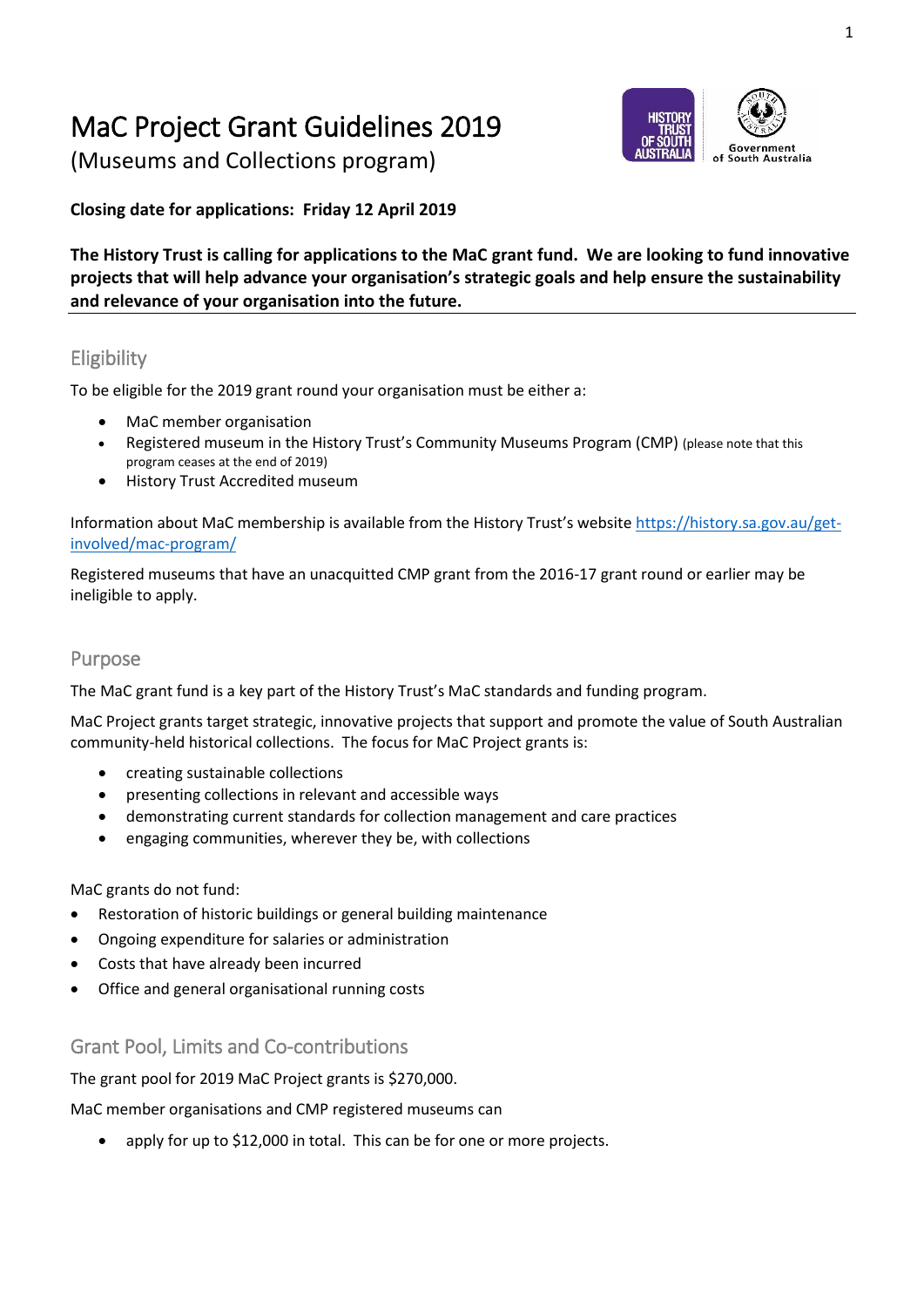Accredited museums can

- apply for up to \$15,000 in total, for one or more projects, OR
- apply for up to \$25,000 for a two stage project. Second stage funding will be pre-allocated but subject to successful completion of stage one

#### **Co-contribution to cash costs of projects**

| Grant request up to \$4,999       | Grant request between \$5,000 and                                                                                                                                                    | Grant request of \$10,000 or                                                          |
|-----------------------------------|--------------------------------------------------------------------------------------------------------------------------------------------------------------------------------------|---------------------------------------------------------------------------------------|
|                                   | \$9,999                                                                                                                                                                              | more                                                                                  |
| No co-contribution is<br>required | Minimum 20% cash and/or in kind<br>contribution consisting of<br>cash from organisation's own funds<br>$\bullet$<br>or other sources OR<br>the equivalent cash value of<br>$\bullet$ | Minimum 20% cash<br>contribution from<br>organisation's own funds or<br>other sources |
|                                   | donated materials or professional<br>services OR<br>a combination of both                                                                                                            |                                                                                       |

#### Assessment Criteria

- Clarity of project purpose and expected outcomes
- Significance of the project to the applicant organisation's way forward
- Degree to which the project fits one or more of the four focus areas for MaC Project grants
- Clarity of project planning and timeline for project completion
- Budget shows all expected income and expenditure, any required co-contribution to costs, and includes quotes for major expenses
- Extent of consultation with relevant agencies/experts where required and use of appropriately qualified and/or experienced people to undertake specialist tasks

#### Conditions of Grant

#### Grant funds allocated in 2019 are due for acquittal at **30 June 2020.**

- Grants must be used only for the purpose outlined in the grant notification letter
- Approval from the History Trust must be obtained for any proposed changes to the use of the grant
- Changes to contact details must be advised
- Grantees must comply with relevant Commonwealth, State or Local Government regulations and are responsible for legal requirements such as planning approval and copyright clearance
- Wherever possible funding is to be acknowledged by the use of the Government of South Australia and History Trust logos. Specific use is to be negotiated with the History Trust.
- The History Trust may offer funding subject to other conditions. Such conditions will be set out in the letter of offer
- All grants must be acquitted (finalised) using the Report and Income and Expenditure Statement provided by the History Trust. Required attachments are noted on the report form
- Grant monies must be spent and properly acquitted by 30 June 2020. Unspent amounts can't be retained or invested.

Please note that CMP registered museums who receive grants in the MaC 2019 grant round will be required to complete the MaC membership process by **30 September 2019**.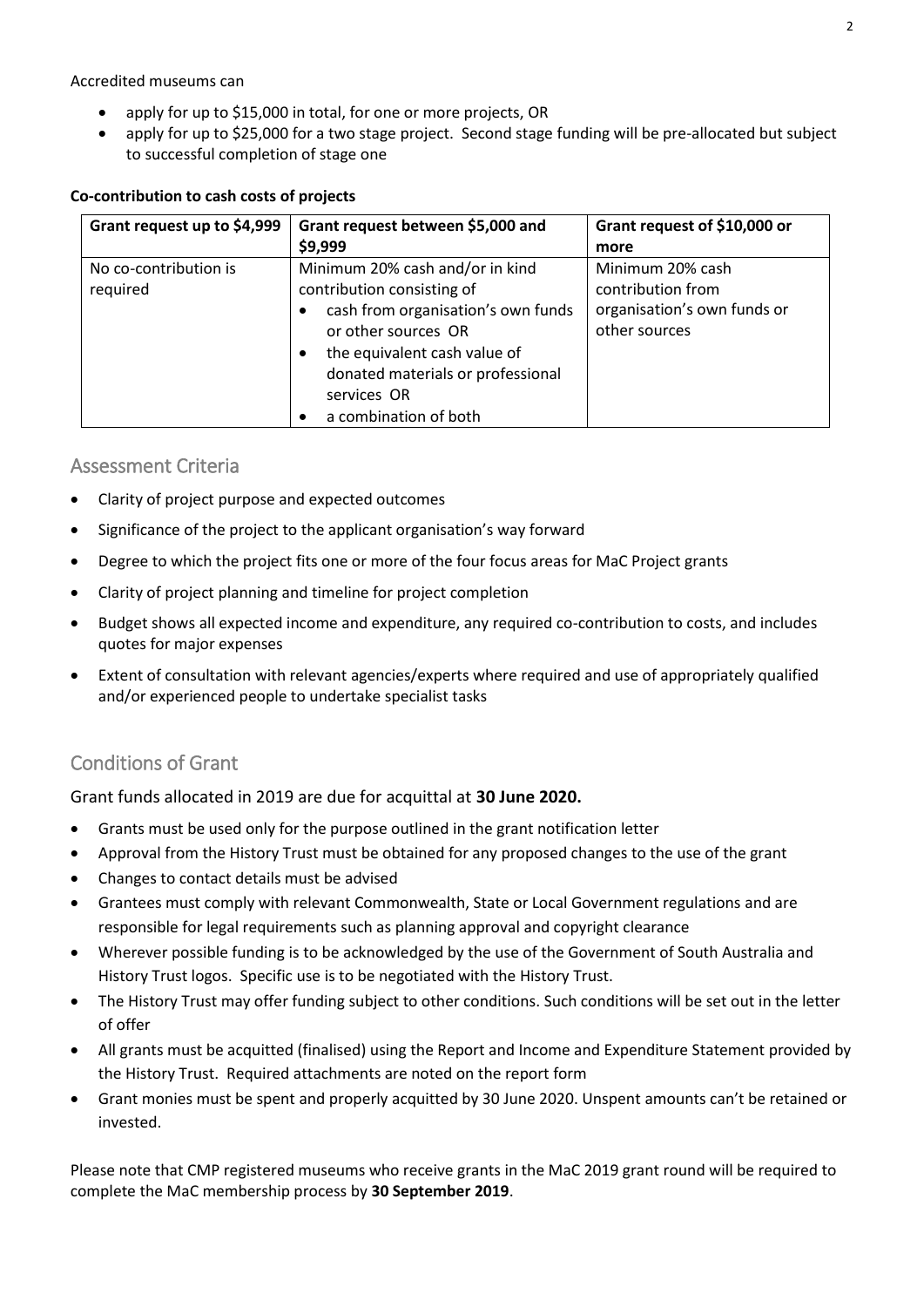# Submitting an Application

Applications must be made online through the History Trust's website <https://history.sa.gov.au/grants/>

The Trust uses Smarty Grants and applicants need to register with Smarty Grants and create a login to use the application form. When you click on the 'fill out now' button you will be prompted to do this.

The application form will be **accessible from 9am Monday 18 February**.

#### **The closing date for applications is midnight Friday 12 April 2019**

Please read the form carefully and make sure that you complete all relevant sections and include detailed and accurate information. **Attach copies of quotations and, where appropriate, sketches, working drawings or other supporting documents, such as the organisation's forward plan.**

The History Trust can help you to formulate the details of the project. You are welcome to contact us for advice and assistance.

If your organisation is applying for more than one project, please submit each as a separate application.

You will get an automated acknowledgment email from Smarty Grants when you submit your application.

#### Assessment Process

History Trust staff check applications and eligibility and follow-up with applicants if required.

A panel of peer-assessors reviews applications and agrees on which applications have the highest degree of merit against the assessment criteria stated in the grant guidelines. Peer-assessors have relevant knowledge and experience in the management of museums and collections and the care of, interpretation, sharing or presentation of collections.

History Trust staff write up the assessors' decisions as a recommendation to the Board of the History Trust. The Board considers the recommendations and may ask for further information before approving grants.

Applicants are notified of the outcome of their application in **mid-June 2019.** Unsuccessful applicants are invited to contact the History Trust for feedback on their application and can resubmit a new or reworked application in future rounds.

#### Claiming a Grant

Grants should be claimed by **30 June 2020** unless advised otherwise. An invoice is required. Successful applicants will be notified of the grant claim process and how to invoice the History Trust. Grants to organisations that are registered for GST will be grossed-up to offset the GST liability.

#### Acquitting grant and reporting requirements

Completion and acquittal of the project is due **by 30 June 2020**. An interim report may be required for major projects at the History Trust's discretion. The final report must include:

- A detailed Income and Expenditure Statement and brief summary of the success and outcomes of the project
- An online outcome that makes the results of your project widely accessible. This may be done through your own or one of the History Trust's websites or social media accounts
- Copies of paid invoices/receipts for project expenses